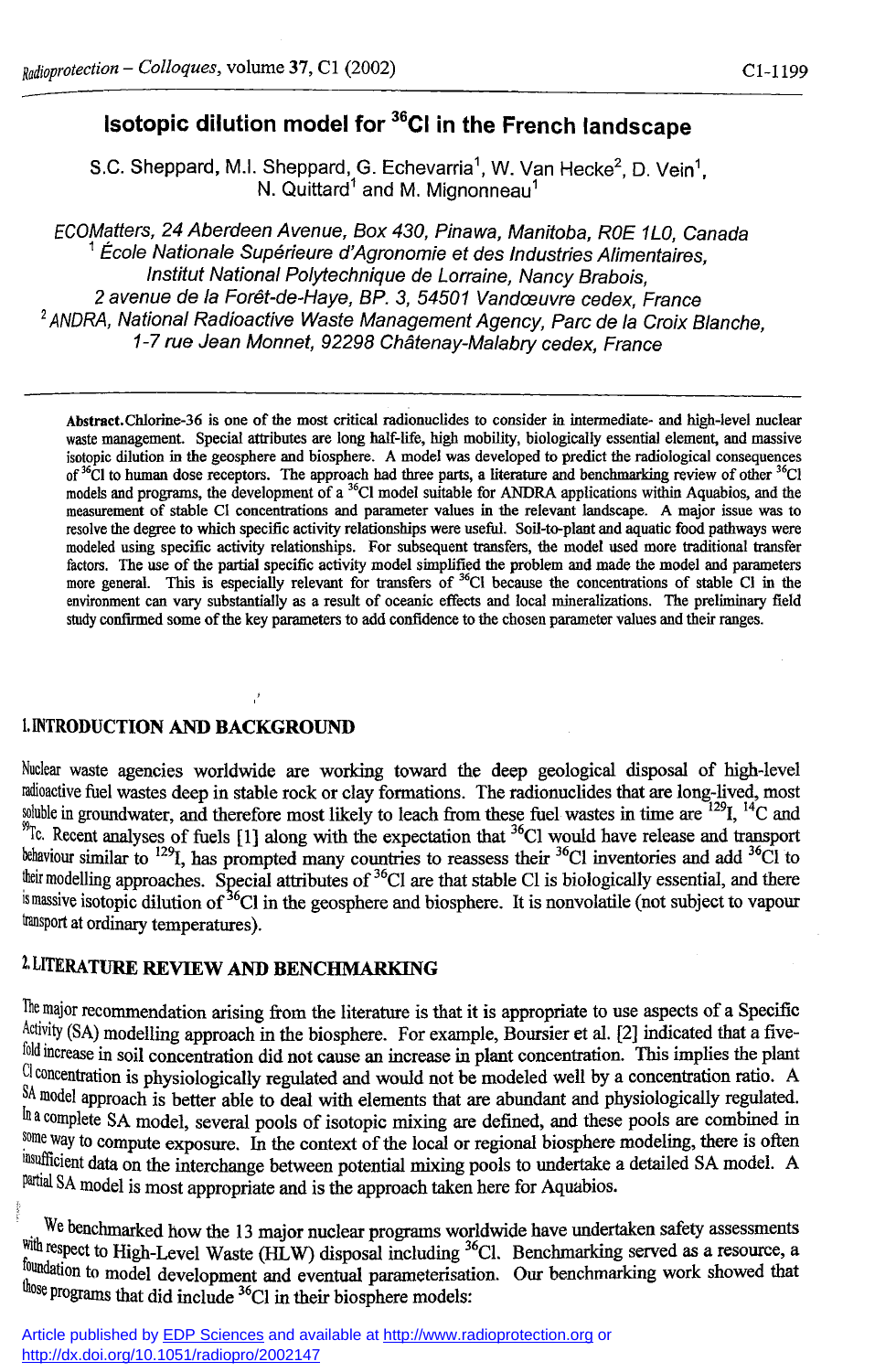- **•** Employed transfer factor models, except for Canada and the UK where partial Specific Activity **models were used,**
- **Assumed no sorption to soil or sediment media, except for the Canadian model,**
- **Found the** <sup>36</sup>C1 **dose was delivered primarily through plant uptake, and**
- **Cited coastal proximity as an important factor in the dose assessment of** <sup>36</sup>C1.

**Many programs are using the same values and there is little differentiation between the meat types** (cattle **versus sheep). Few nuclear fuel waste disposal programs have a biosphere research component,** some **have compiled basic data on transfers of stable chlorine between relevant and important** biosphere **compartments (Canada and Japan) and only one has carried out experiments in the field with** <sup>36</sup>C1 (UK), Recent advances in measuring <sup>30</sup>Cl in the biosphere and geosphere has the potential to enhance the data for future assessment work. The recent use of <sup>36</sup>C1 in aging groundwaters will promote the ability to **clearly define and measure flow rates at geosphere-biosphere interfaces and will serve to set** background <sup>36</sup>Cl values for future safety assessment work within each country.

## **3. BIOSPHERE MODEL**

### **3.1 Conceptual Model**

**The model is intended to apply to an inland environmental setting consistent with the present climate** and **agricultural land use. The surface water body is a river. The dose endpoint is an individual or** a critical **group that draws the majority of its resources (food, water and fuel) from local sources. The** model was **intended to allow for some variation from the present climatic conditions, in particular a colder** climate **similar to present conditions near the Arctic Circle. It is not anticipated that a cold climate will** affect the **basic model for** <sup>36</sup>C1, **but there may be changes in parameter values. Some crop types may not** be relevant, **the proportions of various foods in the diet and the proportion of local diet food items may** change, **residence time in soils will be longer, and residence time on plant foliage may be longer.** 

## **3.2 Features of the behaviour of <sup>36</sup>C1 that guide model selection**

**Features that are important to the defmition of the conceptual model for <sup>36</sup>C1 include:** 

- **CI is very mobile in the environment, in some cases even more mobile than water because of** anion **exclusion.**
- **Stable CI is present in the environment in predictable concentrations, with distinct natural** and **man-made sources.**
- **CI is readily absorbed and regulated by organisms.**
- In human (and non-human) dose assessment, the soil-to-plant transfer of <sup>3</sup><sup>o</sup>Cl appears most **important and central to the highest exposure pathway.**
- **Plants have the potential to absorb much of the CI present in the soil, so that mass balance** issues **could arise in some model formulations.**
- **CI concentrations in animal tissues are fairly constant.**
- **CI concentrations in plant tissues are high and fairly constant.**
- **CI is not volatile to any significant degree within the context of natural processes in the biosphere**
- **Anionic CI is the dorninant chemical species.**
- **•** <sup>36</sup>Cl is a beta emitter so that internal pathways will generally be more important than external **exposure pathways.**
- **Isotopic fractionation in the biosphere can be ignored. .**

Figure 1 illustrates the transfers built into the model. The figure illustrates transfer from contaminated water to primary environmental media, and also indicates which processes were modelled **using explicit specific activity concepts.**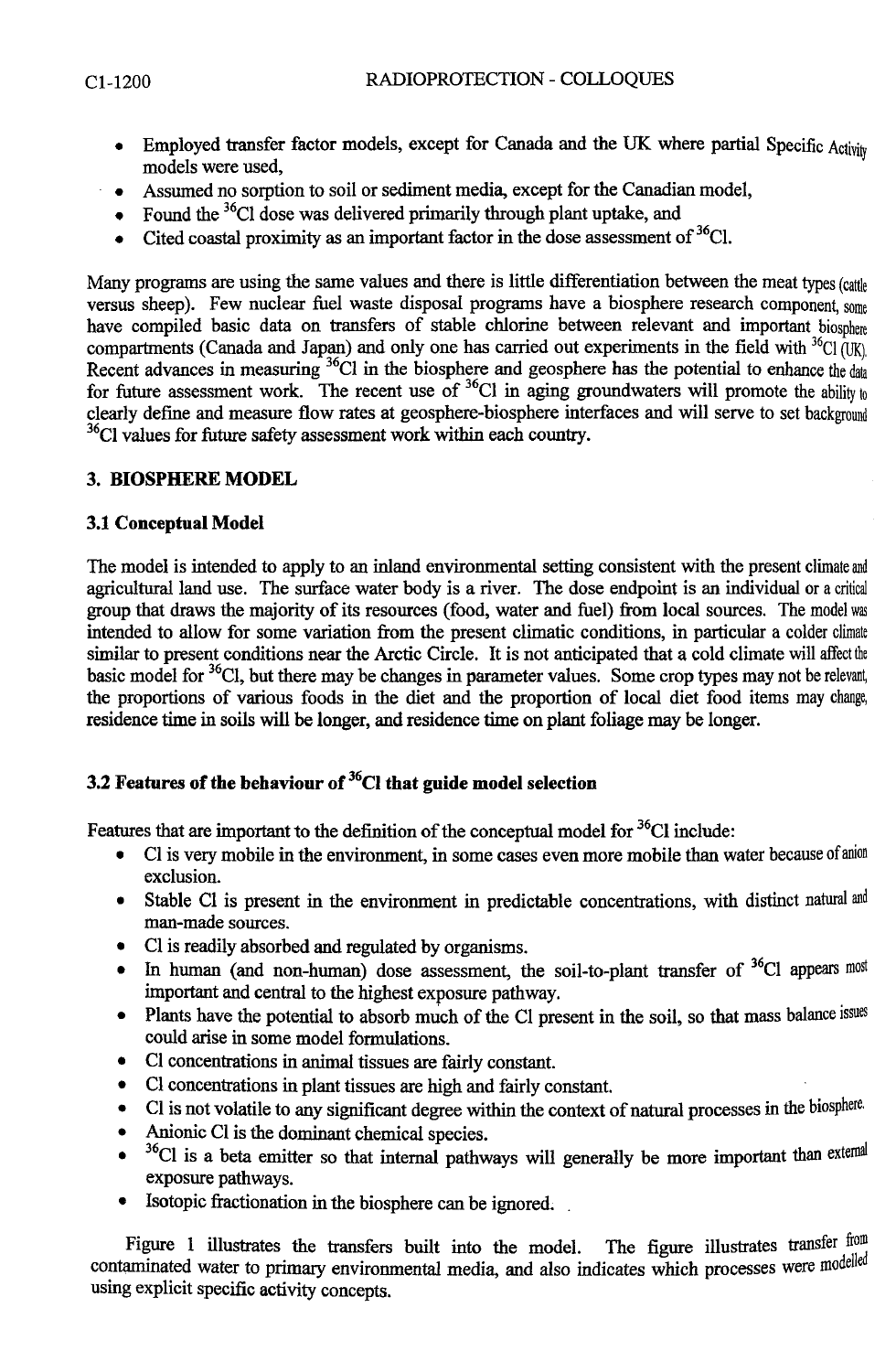# **4, MODEL RESULTS**

 $_{\text{Results}}$  of the introduction of a single unit activity of <sup>36</sup>Cl (1 Bq <sup>36</sup>Cl L<sup>-1</sup> well or river water) illustrate the importance of the major pathways to humans and the calculated dose consequence. For a unit activity of  $\frac{3}{2}$ C<sub>1</sub> in river water, the most important pathways are

- Ingestion of plants and fruit,
- Ingestion of animal products,
- Ingestion of fish and aquatic invertebrates and macrophytes,
- Ingestion of soil,
- External dose due to sediments and shoreline activities,
- External dose due to soil, and
- Air inhalation.

These are almost all internal pathways, as expected, since <sup>3</sup><sup>o</sup>Cl is a beta emitter. Dose due to the inhalation of air is much smaller (200 times) than the ingestion of soil. The ingestion of plants is the major dose contributor and this arises because of the very high stable CI concentrations in plants.

#### 4,1 **Dose Limits**

As shown in the Canadian and UK Nirex nuclear waste disposal safety assessments the SA modelling approach makes it possible to place upper bounds on the radiological consequences of exposure to <sup>5</sup>°Cl, a powerful way to place constraints on the uncertainty in biosphere assessments. Johnson et al. [3] showed that isotopic dilution in the geosphere may afford considerable protection of the biosphere. A dose limit was also suggested for use in the present model.

#### **5. FIELD STUDY**

The Bure area in France is a potential candidate site for a deep geological repository for nuclear waste. This field study was designed to give preliminary stable CI measurements for the key parameter values for Aquabios, ANDRA's biosphere model, for this area. Because plants feature so dominantly in the estimated dose, it was deemed important to collect plants, soils and waters to augment and verify the literature data.

#### **5**.1 **Sample Collection**

Samples were collected in various different sites, both in normal and naturally saline environments:

- Group 1 is in natural saline ecosystems with three locations (Lezey, Marsal, Blanche Eglise). For each location, three sample sets of water, soil and halophytes (salicorne, aster) were collected,
- Group 2 included bryophytes and water collected in rivers ruruiing on the same geological substrate as Bure (Oxfordian calcareous ) : Ornain, Ornancon, Meuse, Orge, Saulx,
- Group 3 samples were composed of soil and rapeseed from different agricultural fields around Bure: in Villiers le sec, Bois de Greux and Gondrecourt le Chateau, and
- Group 4 samples were composed of vegetables from gardens around Bure. In each garden, plants such as leeks, carrots and aromatic plants (parsley) were collected, as well as soils.

# **5-2 Data Interpretation and Discussion**

The observed water concentrations of CI (Table 1) were markedly different between the saline and nonsaline sites, as expected. Overall, the saline sites were over 70-fold higher in CI concentration that the <sup>non-saline</sup> sites. Because the SA model for the risk assessment for <sup>36</sup>Cl requires input of the stable Cl equivalent in water, this variation is potentially important. The SA model accounts for the isotopic **Dulution** of <sup>36</sup>Cl with stable CI. There would be substantially more dilution at the saline sites resulting in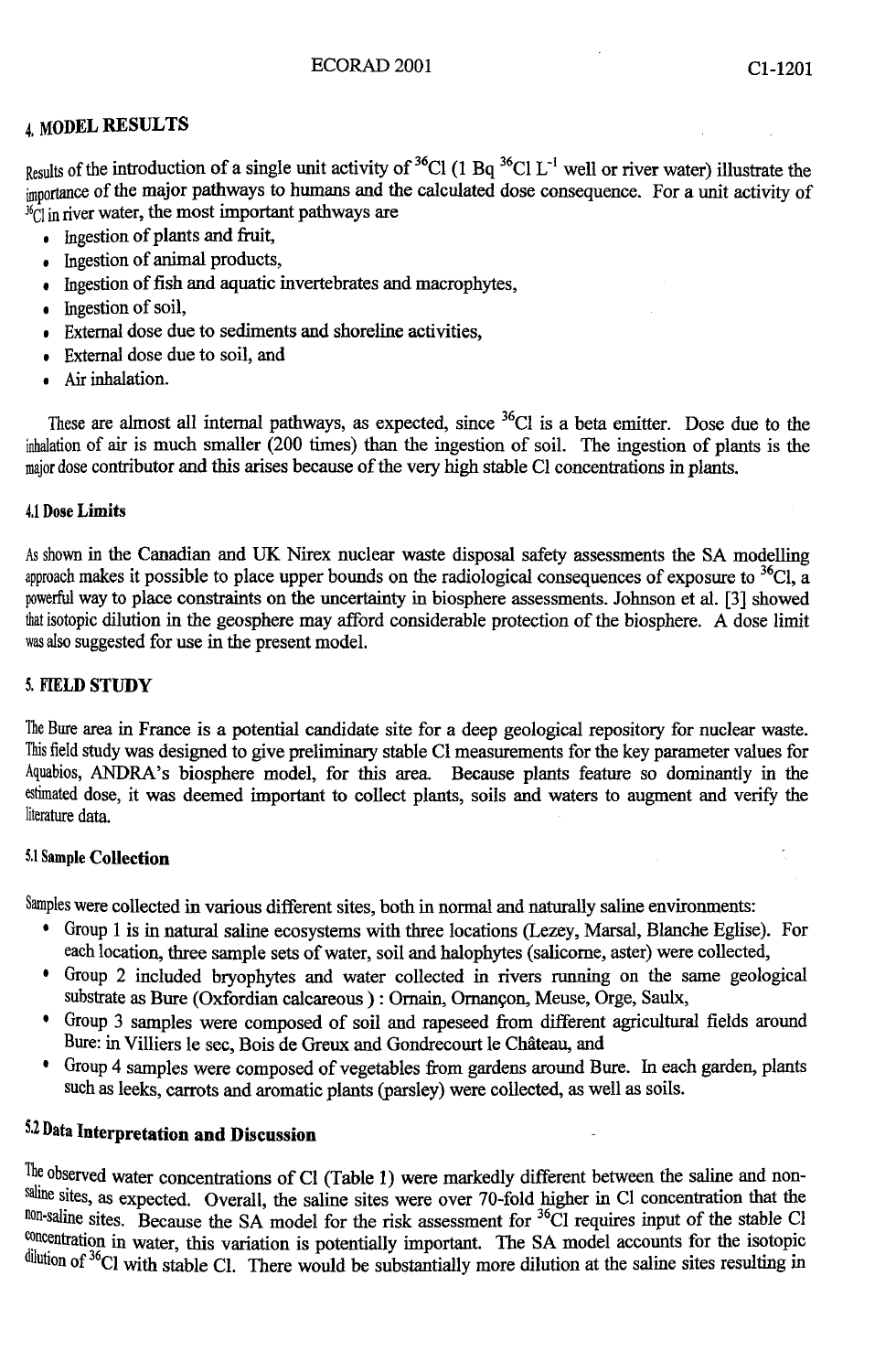lower dose estimates, perhaps in the same magnitude, about 70-fold lower. The mean concentration for the non-saline sites is about the same as recommended for the assessment model. The soil concentrations were even more different between the saline and non-saline sites (Table 1). Based on the literature reviewed for the <sup>36</sup>Cl project, these values span the expected range.

The concentrations in the aquatic plants are about 40-fold higher at the saline than the non-saline sites. These species are not expected to be food or direct food-chain items. They do illustrate the relationship among environmental compartments. Much of the CI in aquatic plants will come from the water (as opposed to the soil or sediment). For comparison purposes only, the plant/water concentration ratios were computed (Table 2). They are essentially the same between the saline and non-saline sites. This implies that the plant concentrations are dependent on the water concentrations over a 70-fold range in water concentrations. In the proposed model for <sup>36</sup>Cl, a SA approach was used for aquatic biota Implicit in that model is the assumption that stable CI and <sup>30</sup>CI will behave in the same way. Thus, these plant/water concentration ratios for stable CI would also reflect the ratios expected for  ${}^{36}$ CI.

| Table 1. Concentrations of Cl in water, soil/sediment and plants of saline and non-saline sites.<br><b>Sample</b> | Water<br>(mg/L) | Soil<br>(mg/kg DW) | <b>Aquatic</b><br>plants<br>(mg/kg FW) | <b>Aquatic</b><br>plants<br>(mg/kg DW) | Plant/<br>water<br>ratio |
|-------------------------------------------------------------------------------------------------------------------|-----------------|--------------------|----------------------------------------|----------------------------------------|--------------------------|
| <b>Mean of saline sites</b>                                                                                       | 1730            | 708                | 12400                                  | 70900                                  | 40                       |
| <b>Std Dev of saline sites</b>                                                                                    | 243             | 303                | 5910                                   | 38400                                  | 21                       |
| <b>Mean of other sites</b>                                                                                        | 24              | 4                  | 300                                    | 1350                                   | 59                       |
| <b>Std Dev of other sites</b>                                                                                     | 16              | 3                  | 96                                     | 767                                    | 18                       |

Concentrations of CI in garden plants and grass and corresponding soils are somewhat variable, and this is not related to species. For example, the concentrations in leek span 5-fold and the range among all species was only 7-fold. The overall geometric mean (GM) chlorine concentration in the sampled plants on a dry weight basis was 280 mg/kg with a geometric standard deviation (GSD) of 1.9. The overall GM soil concentration on a dry weight basis was 5.9 (GSD of 6.3). These data are directly applicable to the  $36$ Cl model, because the soil-to-plant transfer was modelled as a specific activity relationship, and for this stable element concentrations are required. These plant values are lower than those previously recommended, but the ranges are generally consistent. Tsukada and Nakamura [4] observed a range in CI concentrations of 210 to 1400 mg/kg in edible plants. They showed pasture grass much higher at 14000 mg/kg, but it is not clear if these were near the ocean. Sea spray will markedly increase plant  $Cl$ concentrations. Chant et al. [5] observed concentrations in the range of 600-1000 mg/kg DW in inland lichens. Often lichens have upper range concentrations because they tend to accumulate atmospherically derived elements. Sheppard et al. [6] reported a geometric mean concentration of 620 mg/kg for a range of agronomic and garden plant species from inland settings. Lower concentrations in the plant implies less isotopic dilution, and therefore is conservative for dose estimation. The recommended values for the model were 600 mg/kg for most plants, and 8600 mg/kg for hay crops.

This study for stable Cl largely confirms the default data used for stable Cl. Advances in accelerator mass spectrometry in the last decade have made the analysis of  $^{36}Cl$  possible in natural soil and groundwater samples, opening the way for field investigations. It is now possible to measure <sup>36</sup>Cl down to at least one part  ${}^{36}Cl$  in  $10^{13}$  parts stable chlorine.

#### **6. SUMMARY**

Through literature review and benchmarking with other nuclear agencies, a new biosphere model for assessing the impact of  $\rm{^{36}Cl}$  was developed. It used specific activity relationships along with transfer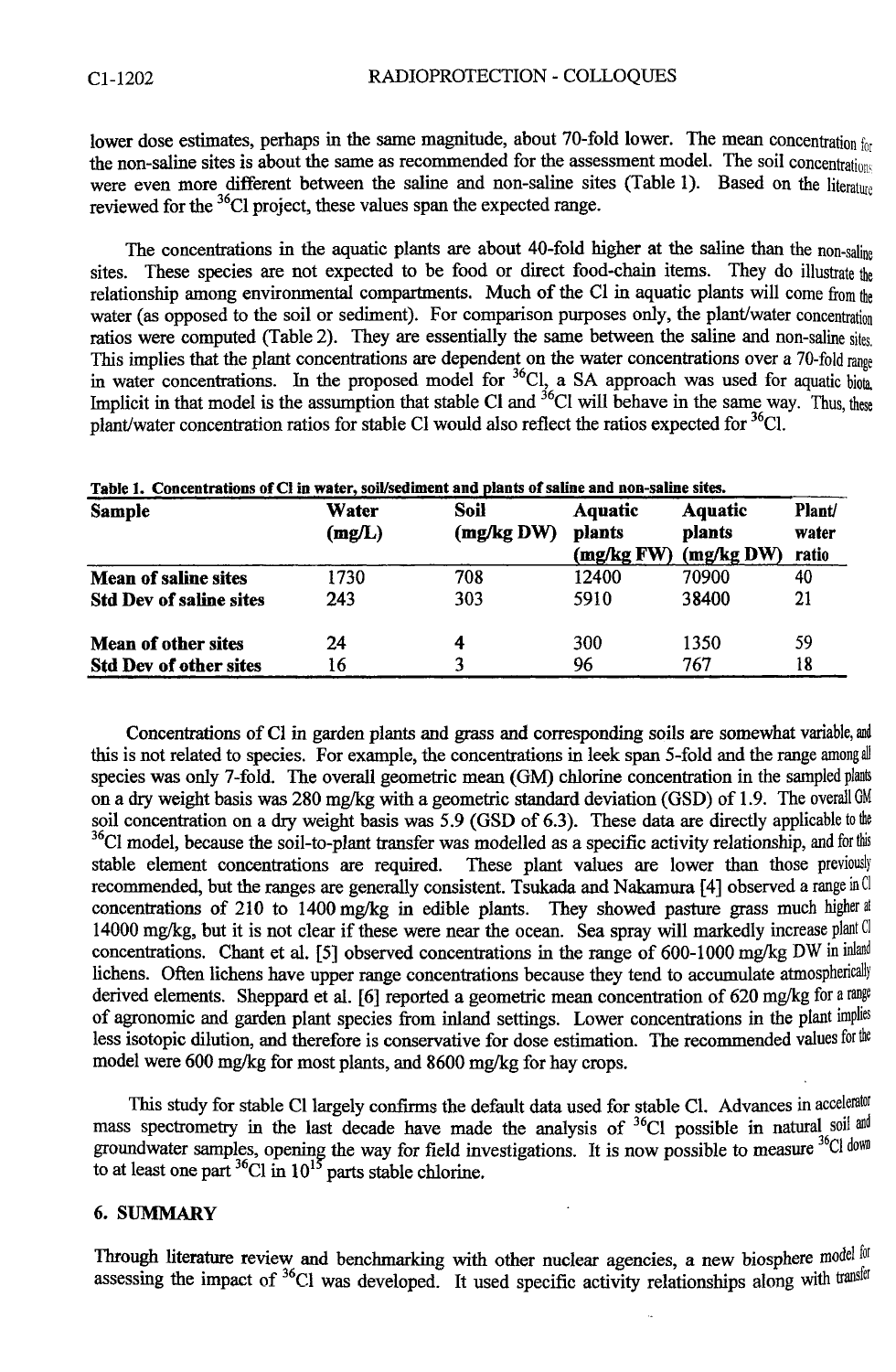factor relationships. Input parameters were derived from the literature, and were supported by a scoping field study in the region of the Bure laboratory.

## **7,** REFERENCES

- 1. Tait, J.C., R.J.J. Cornett, L.A. Chant, J. Jiroyec, J. McConnell, and D.L. Wilkin, (AECL-11463, COG-95-501, Atomic Energy of Canada Limited Report, Whiteshell Laboratories, Pinawa, MB., 1996)
- **2.** Boursier, P., J. Lynch, A. Lauchli and E. Epstein, Aust. J. Plant Physiol., **14,**463-473 (1987)
- 3. Johnson, L.H., B.W. Goodwin, S.C. Sheppard, J.C. Tait, D.M. Wuschke, and C.C. Davison, (Atomic Energy of Canada Limited Report, AECL-11213, COG-94-527,1995)
- **4.** Tsukada, H. and Y. Nakamura, J. of Radioanalytical and Nuclear Chemistry **236,**123-131 (1998)
- **5.** Chant, L.A., H.R. Andrews, R.J. Cornett, **V.** Koslowsky, LCD. Milton, G.J. van den Berg, T.G. VerburgandH.Th. Wolterbeek, Applied Radiation and Isotopes **47** 933-937(1996)
- **6.** Sheppard, S.C, W.G. Evenden, and CR. Macdonald, J. Envir. Radio. **43,**65-76 (1999)